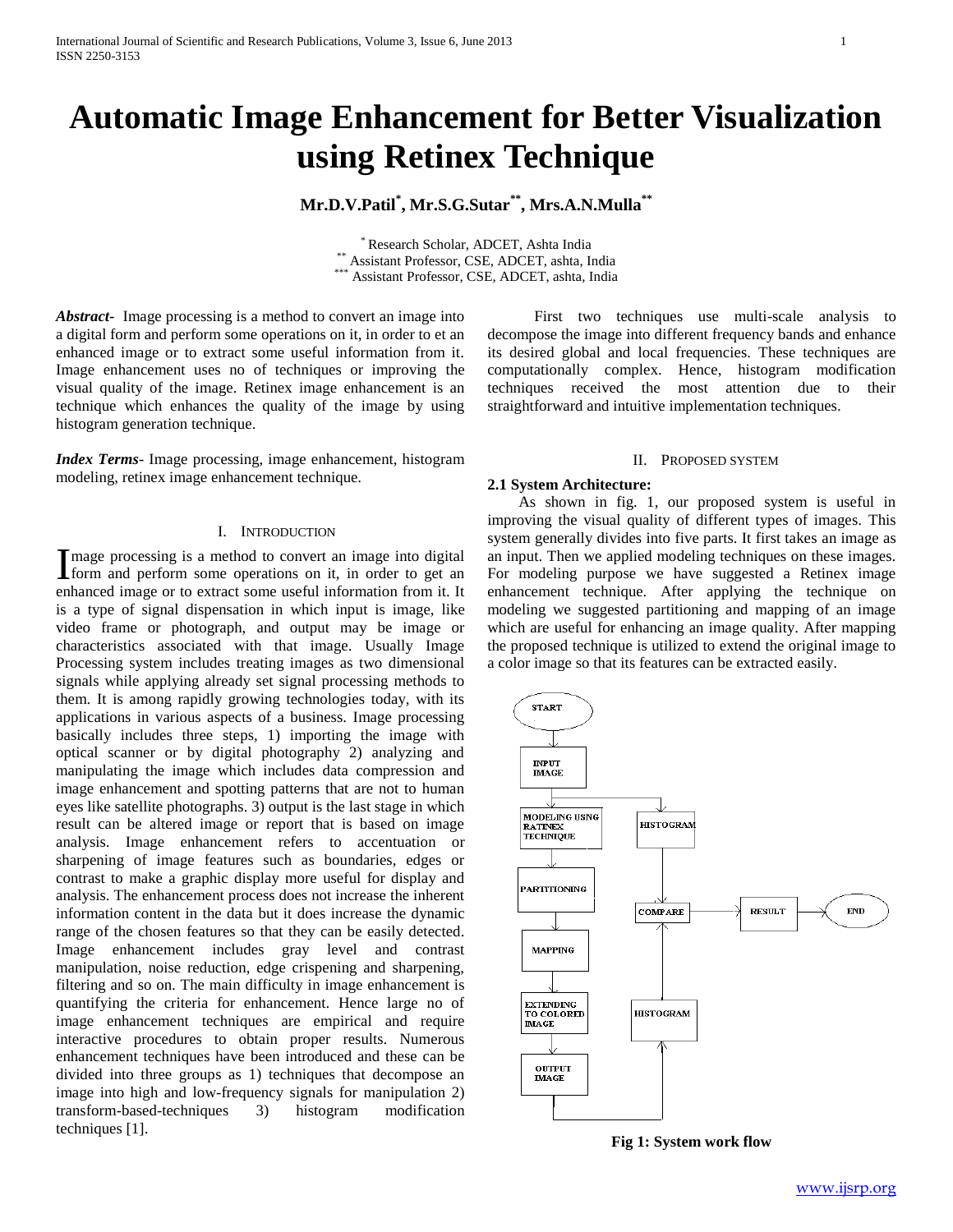The proposed work can be categorized into following modules:

## **Module 1: Histogram generation for input image: Histogram modeling:**

 The histogram of an image represents the relative frequency of occurrence of the various gray levels in the image. Histogrammodeling techniques modify an image so that its histogram has desired shape. This is useful in stretching the low-contrast levels of image with narrow histograms. Among these techniques Linear contrast stretching (LCS) and global histograms equalization (GHE) are widely used for global image enhancement.LCS adjusts the dynamic range of an image and GHE uses an input to output mapping obtained from the cumulative distribution function(CDF). Excertere of the various gray livele in the ineage. Histogram is the interaction of the various state of the section is vector that the interaction of the control of the control of the control of the section is vector to

 Since contrast gain is proportional to height of histograms, gray levels with large pixel populations are expanded to a larger range of gray levels. But GHE and LCS are having some drawbacks like they do not always produce good results particularly for image with large spatial variations in contrast also GHE has undesired effect of more attentions any noise in an image. Hence Local histograms equalization (LHE) is used.

 LHE methods uses a small window that slides through every image pixel sequentially and only pixels within current position of the window are histograms equalized.

 Optimization technique is also employed for contrast enhancement. In this method target histogram is brightness preserving histogram equalization with maximum entropy. But all these methods create problems when enhancing a sequence of images, when the histogram has spikes or when a natural looking enhanced image is required.

## **Module 2: Modeling using retinex technique: Retinex Image enhancement algorithm:**

 Depending on the circumstances, Retinex could achieve Sharpening (Compensation for the blurring introduced by image formation process), Color constancy processing (Improve consistency of output as illumination changes) and dynamic range compression [2].

## **a. Single-scale retinex (SSR)**

The Single-scale retinex is given by

$$
R_i(x, y) = \log I_i(x, y) - \log [F(x, y) * I_i(x, y)] \tag{1}
$$

Where  $I_i(x,y)$  is image distribution in the ith color band,  $F(x,y)$  is the normalized surround function.

$$
\iint F(x, y) dx dy = 1 \tag{2}
$$

 The image distribution is the product of scenes reflectance and illumination.

$$
I_i(x, y) = S_i(x, y)r_i(x, y)
$$
\n(3)

Where  $Si(x,y)$  is the spatial distribution of illumination and  $ri(x,y)$ , the distribution of scene reflectance's. The convolution with surround function works as averaging in the neighborhood. So that

$$
R_i(x, y) = \log \frac{S_i(x, y)r_i(x, y)}{S_i(x, y)r_i(x, y)}
$$
(4)

Generally the illumination has slow spatial variation, which means

$$
S_i(x, y) \approx \overline{S_i(x, y)}
$$
 (5)

 Then it will be apparent that color constancy ( i.e., independence from source illumination spectral and spatial variation) is achieved.

$$
R_i(x, y) \approx \log \frac{r_i(x, y)}{r_i(x, y)}
$$
(6)

 Various surround function could be used. Land proposed an inverse square spatial surround function,

$$
F(x, y) = 1/r^2 \tag{7}
$$

 Moore suggested the exponential formula with absolute parameter,

$$
F(x, y) = \exp(-r/c)
$$
\n(8)

And Hurlbert studied the Gaussian,

$$
F(x, y) = K \exp(-r^2/c^2)
$$
 (9)

 Jobson stated that Gaussian had the property of being more "regional" and offered good dynamic range compression over a large range of space constant. The selection of space constant is related with visual angel in the direct observation. But the value cannot be theoretically modeled and determined. Basically there is a trade-off between dynamic compression, (for example, details in the shadow), and color rendition. The middle of the range between 50 and 100 pixels represents a reasonable compromise.

## **b. Multiscale Retinex (MSR)**

 Because of the tradeoff between dynamic range compression and color rendition, we have to choose a good scale c in the formula of  $F(x, y)$  in SSR. If we do not want to sacrifice either dynamic range compression or color rendition, multiscale retinex, which is a combination of weighted different scale of SSR, is a good solution,

$$
R_{MSR} = \sum_{n=1}^{N} \omega_n R_{ni} \tag{10}
$$

 Where N is the number of the scales, Rni is the ith component of the nth scale. The obvious question about MSR is the number of scales needed, scale values, and weight values. Experiments showed that three scales are enough for most of the images, and the weights can be equal. Generally fixed scales of 15, 80 and 250 can be used, or scales of fixed portion of image size can be used. But these are more experimental than theoretical, because we do not know the scale of image to the real scenes. The weights can be adjusted to weight more on dynamic range compression or color rendition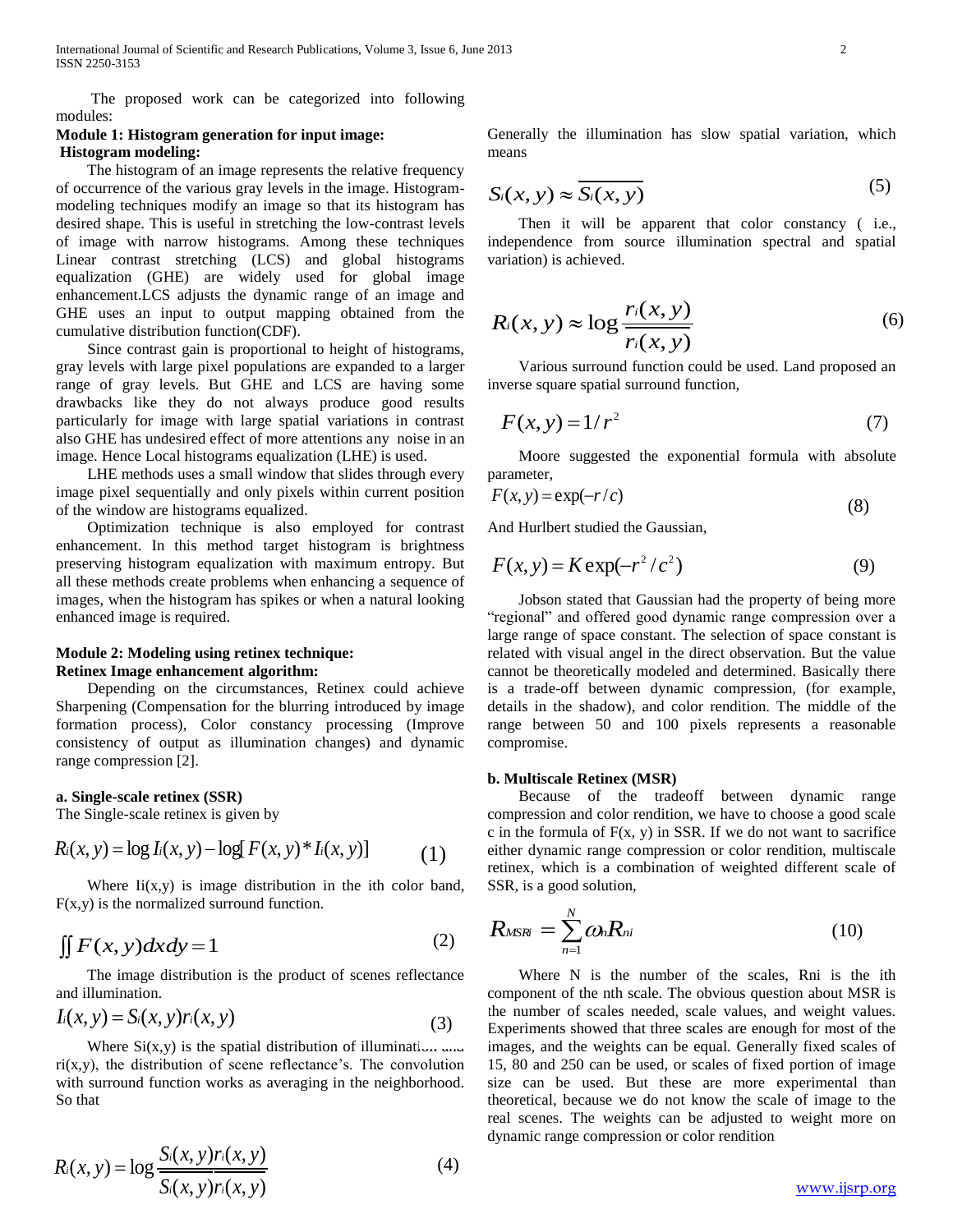## **c. Color restoration method for MSR (MSRCR)**

 MSR is good for gray images. But it could be a problem for the color images because it does not consider the relative intensity of color bands. This can be seen from formula of MSR, whose output is the relative reflectances in the special domain. Considering the images "out of gray world", whose average intensity for three color band are far from equal, the output of MSR for three channels will be more close, which make it looks more gray. The solution to this problem is to introduce weights for three color channels depending on the relative intensity of the three channels in the original images.

$$
C(x, y) = f[I'(x, y)]\tag{11}
$$

Where the relative intensity of three channels

$$
I'(x, y) = I(x, y) / \sum_{i=1}^{S} I_i(x, y)
$$
 (12)

 The color restoration function should be monotonic. Several linear and nonlinear functions were tried, Jobson found the best overall color restoration was

$$
C_i(x, y) = \beta \log[\alpha I_i'(x, y)] \tag{13}
$$

This color restoration method can be described as,

$$
R_{MSRCH}(x, y) = C_i(x, y) R_{MSR}(x, y)
$$

#### **d. MSRCR with gain/offset**

 Generally the output after MSRCR processing will be out of the display domain. It needs to be shifted and compressed to the display domain. People used the auto gain/offset method, where the gain and offset are based on the specified image statistics. But research showed that the histograms of different images got typical shape and position, which means the gain and offset parameters could be set once and run forever.

(14)

## **Module 3: Partitioning and mapping:**

 Image partitioning [3] can be a useful tool in facing image degradation. In image segmentation the input is a set of pixels with given grey levels and the output is a partition of the set of pixels into connected regions ("classes"), so that a given set of requirements on the single classes and on adjacent classes is satisfied (i.e. pixels belonging to the same class must have approximately the same grey levels or the same textures and pixels belonging to adjacent classes must have significantly different grey levels or different textures). Once segmentation has been performed, the same grey level is associated with each pixel of the same class. The grey level can either be related to the original grey levels of the class, or can be given by a new grey scale on the ground of contrast optimization criteria. The segmentation technique proposed in this presentation is a method for finding the most homogeneous classes and the best possible contrast in a row by row image processing. In partitioning each row of the image, we have two aims: the partition must be as good as possible in its own right, and it must be as compatible as possible with the partitions of the other rows. If we take into

account the two aims simultaneously, then the solution procedure becomes complex. To simplify and speed-up the procedure, we can partition each row independently, and then we can apply region merging techniques to the resulting set of row partitions. In the presentation the problem is formulated as a path partitioning one and a simple O(n p) row-partitioning algorithm based on a shortest path formulation of the problem is given.

## **Module 4: Enhancing the image to colored image and the histogram generation:**

 After partitioning mapping is done, in which the image is mapped to X-Y co-ordinate and it is compared with the original image histogram. When partitioning is over, the image is extended to the colored image, and its histogram is generated. The histogram of enhanced colored image gives better results than the original image histogram. At the last we will get the enhanced image which is having better quality than the original image.

#### **Module 5: Histogram comparison and its analysis:**

 In this module we compare the histogram of original image with the histogram of the enhanced colored image. The histogram having greater quality can be considered as a result of enhanced image result.

## III. RELATED WORK

 It uses Gaussian mixture model to model the image graylevel distribution, and the intersection points of the Gaussian components in the model are used to partition the dynamic range of the image into input gray-level intervals [1].

 It describes Retinex image enhancement technique in detail[2].It gives approach of hypothesis selection filter for image enhancement[4].It propose novel and effective two-stage enhancement scheme in both the spatial domain and the frequency domain by learning from underlying images.It first enhance the fingerprint image in the spatial domain with a spatial ridge-compensation filter by learning from the image and with the help of first stage the second stage filter is employed[5].Description of histogram technique is present in book mentioned in reference [6].

#### IV. EXPERIMENTAL SETUP

 In proposed system, we initially tried an implementation of histogram technique which first loads the image and then generates the histogram of the original image. Once histogram of the image is generated, then retinex modeling technique will be applied on it. It will result an enhanced image.

 After that we will generate a histogram for this enhanced image and we will compare it with original one. The result of comparison of both histograms will prove the enhancement. It is used c#.net for generating the histogram.